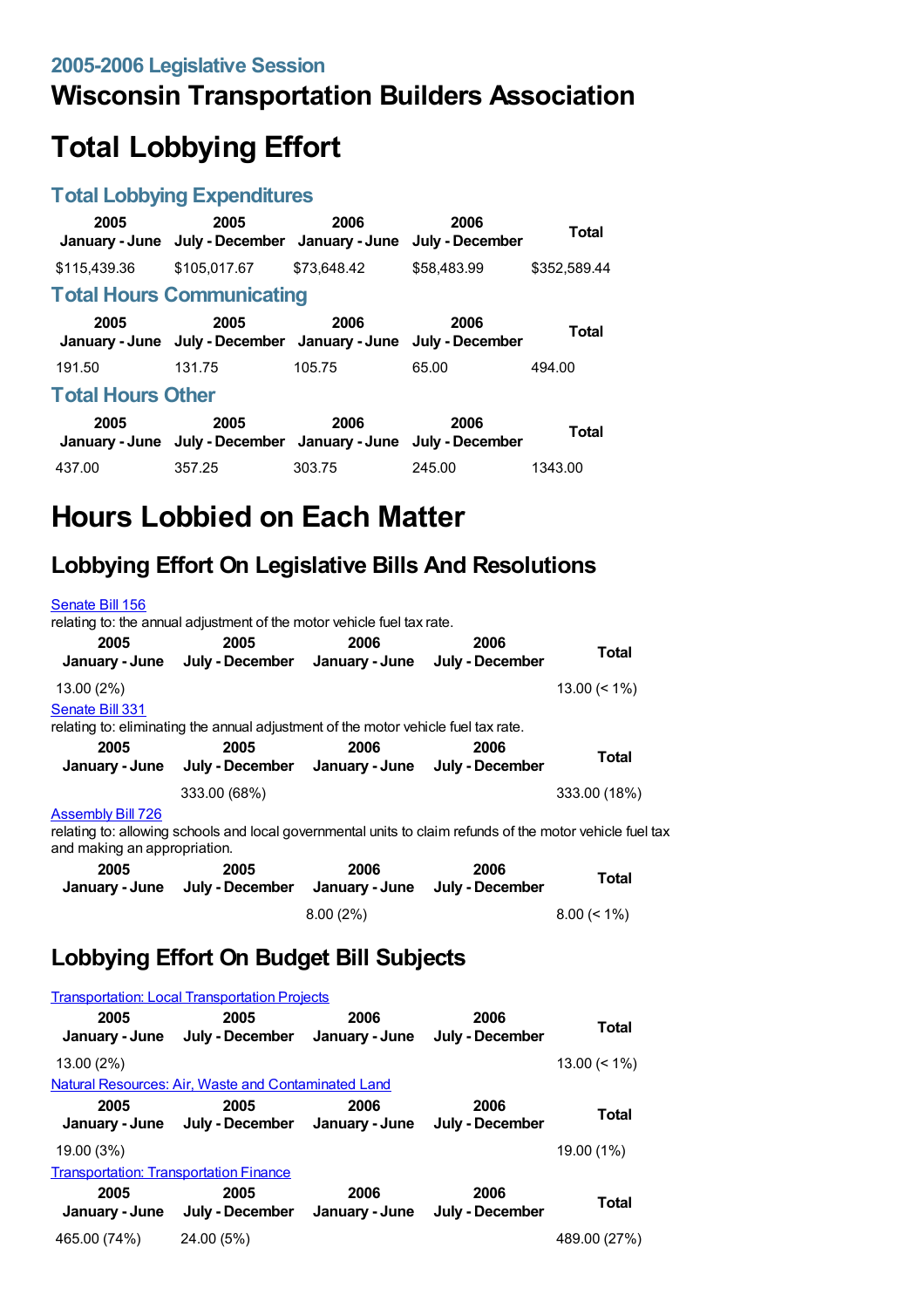## **Lobbying Effort On Administrtive Rulemaking Proceedings**

| <b>Natural Resources</b>                                      | NR 406, 407 and 410, General Air Permit and Registration Air Permit Programs. |          |                         |                |  |
|---------------------------------------------------------------|-------------------------------------------------------------------------------|----------|-------------------------|----------------|--|
| 2005                                                          | 2005<br>January - June July - December January - June July - December         | 2006     | 2006                    | Total          |  |
| 50.00 (8%)                                                    |                                                                               |          |                         | 50.00 (3%)     |  |
| Department of Natural Resources (NR)                          | NR 135, regulation of nonmetallic mining reclamation.                         |          |                         |                |  |
| 2005                                                          | 2005<br>January - June July - December January - June July - December         | 2006     | 2006                    | Total          |  |
|                                                               | 29.00 (6%) 8.00 (2%)                                                          |          |                         | 37.00 (2%)     |  |
| Department of Natural Resources (NR)                          | NR 411, regulating diesel exhaust from trucks.                                |          |                         |                |  |
| 2005                                                          | 2005<br>January - June July - December January - June                         | 2006     | 2006<br>July - December | Total          |  |
|                                                               |                                                                               | 8.00(2%) | 34.00 (11%)             | 42.00 (2%)     |  |
| Transportation<br>Trans 515, contractual service procurement. |                                                                               |          |                         |                |  |
| 2005                                                          | 2005<br>January - June July - December January - June                         | 2006     | 2006<br>July - December | Total          |  |
|                                                               |                                                                               |          | 6.00(2%)                | $6.00 \le 1\%$ |  |

## **Lobbying Effort On Topics Not Yet Assigned A Bill Or Rule Number**

| nr 135, relating to nonmetallic mining reclamation |                                                                                        |                          |                           |                 |
|----------------------------------------------------|----------------------------------------------------------------------------------------|--------------------------|---------------------------|-----------------|
| 2005                                               | 2005                                                                                   | 2006                     | 2006                      | <b>Total</b>    |
|                                                    | January - June July - December January - June July - December                          |                          |                           |                 |
| 12.57 (2%)                                         |                                                                                        |                          |                           | $12.57 \le 1\%$ |
| bonding on state projects                          |                                                                                        |                          |                           |                 |
| 2005                                               | 2005                                                                                   | 2006                     | 2006                      | Total           |
|                                                    | January - June July - December January - June July - December                          |                          |                           |                 |
| 12.57 (2%)                                         |                                                                                        |                          |                           | $12.57 \le 1\%$ |
|                                                    | 2007 Biennial Budget - Transportation Programs and Finance                             |                          |                           |                 |
| 2005                                               | 2005                                                                                   | 2006                     | 2006                      | <b>Total</b>    |
|                                                    | January - June July - December January - June July - December                          |                          |                           |                 |
|                                                    |                                                                                        | 63.57 (13%) 257.99 (63%) | 260.40 (84%) 581.96 (32%) |                 |
|                                                    | Transportation financing issues, relating to the 2005-07 state budget                  |                          |                           |                 |
| 2005                                               | 2005                                                                                   | 2006                     | 2006                      | <b>Total</b>    |
|                                                    | January - June July - December January - June July - December                          |                          |                           |                 |
|                                                    |                                                                                        |                          |                           |                 |
|                                                    |                                                                                        | 8.19(2%)                 | 3.10(1%)                  | $11.29 \le 1\%$ |
|                                                    | DNR request for additional positions for environemental requaltion of highway projects |                          |                           |                 |
| 2005                                               | 2005                                                                                   | 2006                     | 2006                      | <b>Total</b>    |
|                                                    | January - June July - December January - June July - December                          |                          |                           |                 |
|                                                    |                                                                                        | 16.38 (4%)               |                           | $16.38 (< 1\%)$ |
| <b>Taxpayer Protection Act</b>                     |                                                                                        |                          |                           |                 |
| 2005                                               | 2005                                                                                   | 2006                     | 2006                      | <b>Total</b>    |
|                                                    | January - June July - December January - June July - December                          |                          |                           |                 |
|                                                    |                                                                                        | 73.71 (18%)              |                           | 73.71 (4%)      |
|                                                    | 2007 Federal Plan to allocate funding above Chapter 20 levels.                         |                          |                           |                 |
| 2005                                               | 2005                                                                                   | 2006                     | 2006                      | <b>Total</b>    |
|                                                    | January - June July - December January - June July - December                          |                          |                           |                 |

#### **Minor Efforts**

(Time spent on matters each of which accounted for less than 10% of the organization's lobbying)